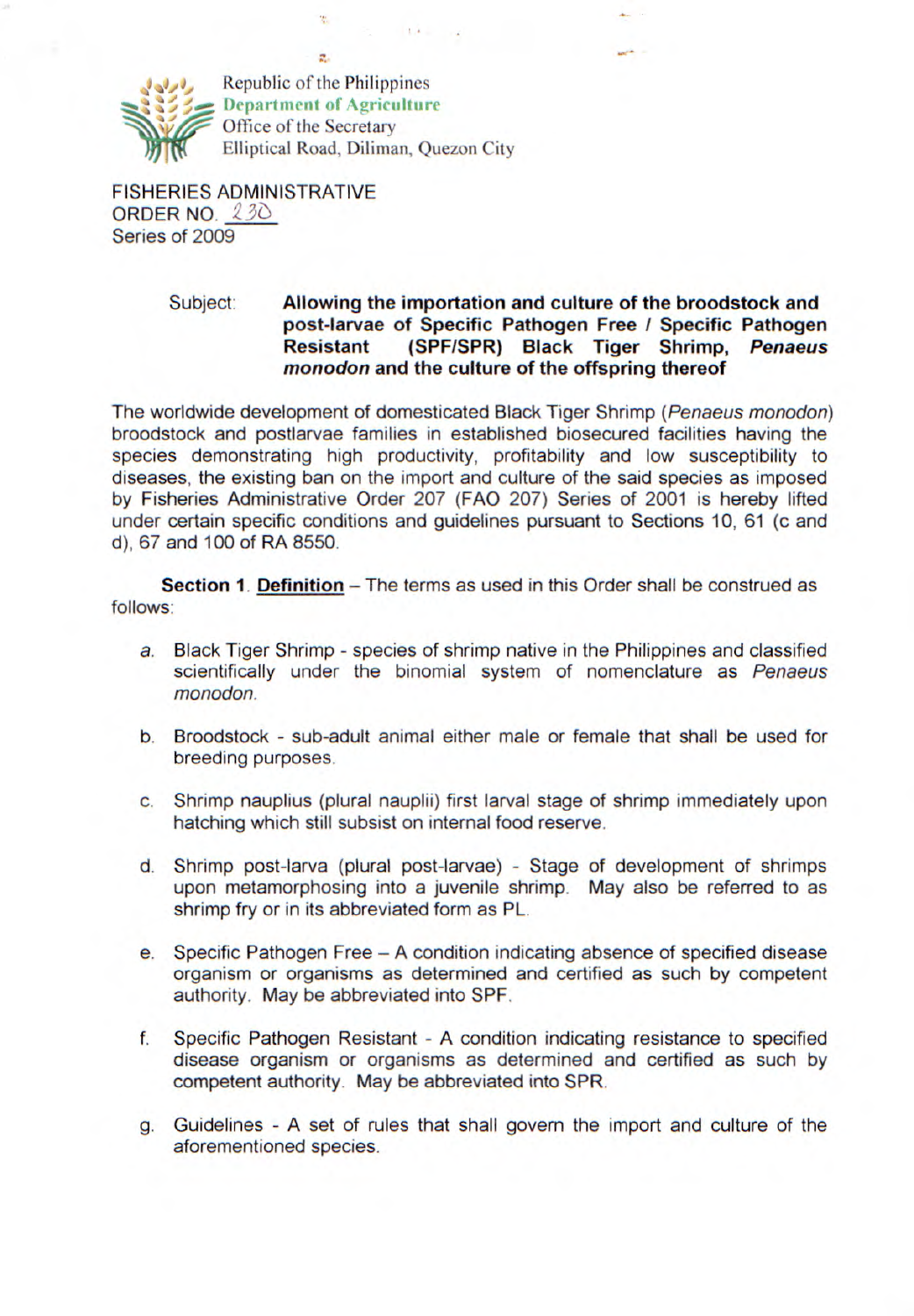**Section 2. Requirements for Import and Culture - The import and culture of** Peneaus monodon shall be subject to the following conditions.

- a. Import shall be limited only to broodstock and post-larvae shrimps.
- b. All imports must be certified as Specific Pathogen Free/Specific Pathogen Resistant (SPF/SPR) by the competent authority of the originating country.
- c. Only shrimp hatcheries accredited by the Bureau of Fisheries and Aquatic Resources (BFAR) shall be allowed to import SPF or SPR Penaeus monodon broodstock and postlarvae. These accredited hatcheries shall be the one allowed to distribute nauplii to other accredited hatcheries and likewise distribute post-larvae to BFAR certified shrimp farms for traceability.
- d. Only shrimp farms certified by the Bureau of Fisheries and Aquatic Resources (BFAR) shall be allowed to culture SPF/SPR P. monodon using shrimp postlarvae coming from accredited hatcheries. The importing accredited hatchery may transfer nauplii and other larval stages to another similarly accredited hatchery for rearing into postlarvae provided such receiving accredited hatchery has been pre-identified and has been accredited by BEAR.
- e. BFAR Accredited Pacific White Shrimp (Penaeus vannamei) hatcheries maybe allowed to import and breed SPF or SPR P. monodon, Provided that, they allocate separate hatchery facilities to handle breeding and fry production of P. monodon, subject to BFAR inspection.

**Section 3. Guidelines for Import and Culture** - Guidelines for the import of broodstock and post-larvae shrimps and the process of accreditation of hatcheries applying for license to import and propagate the aforementioned shrimp species and of shrimp farms wishing to culture the same shall follow the provisions of this FAD. and shall form part of this Order. BFAR shall update these guidelines as required to reflect developments in technology and industry, upon consultation with industry stakeholders.

**Section 4. Broodstock Development** - The assigned entity of BFAR will be directed to conduct studies on the development of local capability in producing SPF and SPR broodstock and post-larvae of P. monodon as part of its research and development activities in collaboration with BEAR offices.

**Section 5. Prohibition** - All imports of live shrimps prohibited under FAO 207, Series of 2001 remains in force except as previously specified in Section 2 hereof.

**Section 6. Issuance and duration of import permit-** An import permit shall be issued by the BEAR Director to qualified applicants based on the requirement of the importing entity after an application thereof has been filed and all requirements pursuant to this order and the guidelines prepared by BEAR have been satisfied